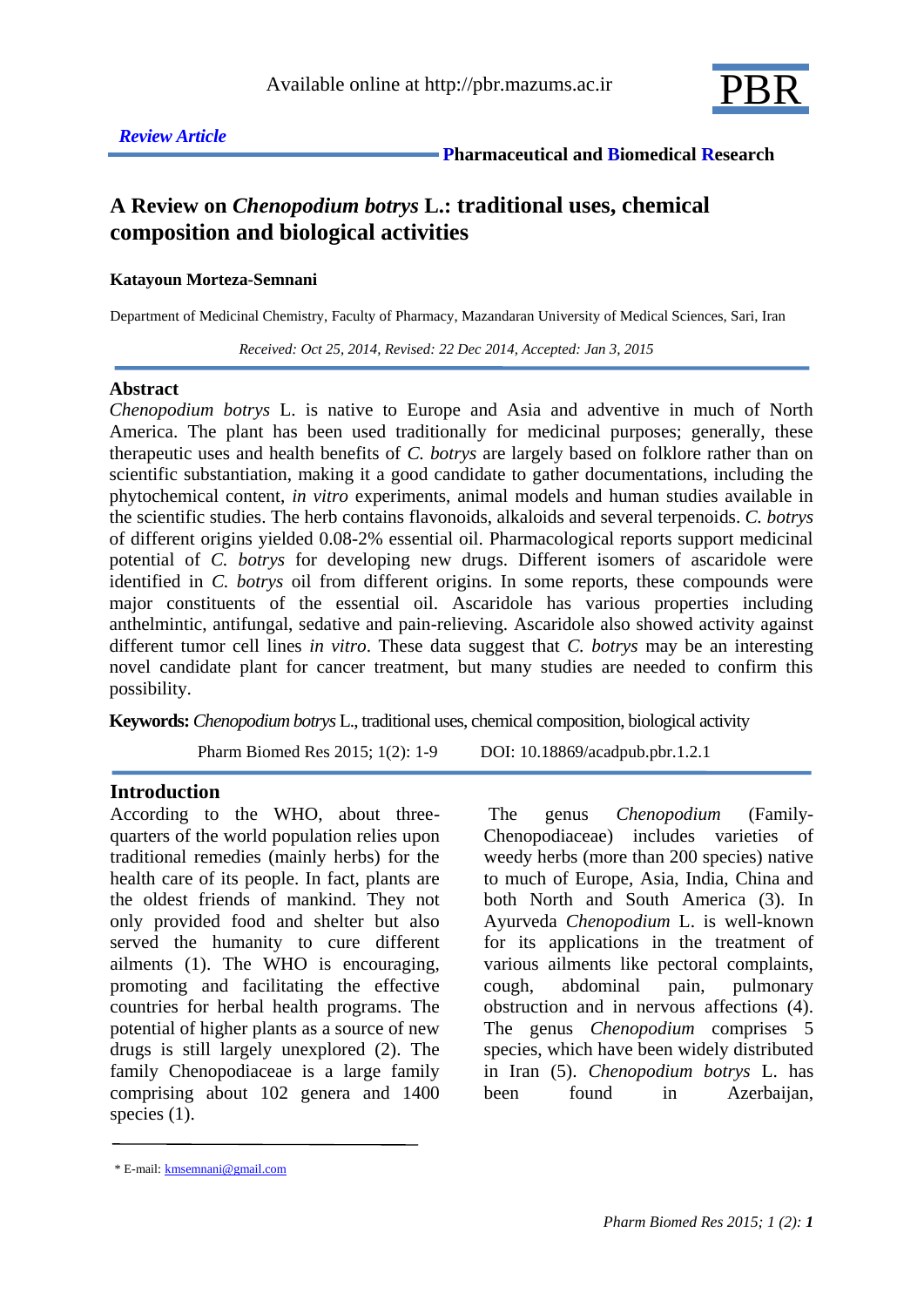Hamedan, Khorasan, Mazandaran, Sistan & Bluchestan and Tehran provinces of Iran (6). This plant is an annual or biennial herb (7) and has various uses in traditional medicine (6). Since there is not a review article on *C. botrys*, so we decided to summarize the studies on this plant. *Ambrosia mexicana* hort is a scientific (Latin) synonym for this plant (Fig. 1) (8); the other synonyms are *Dysphania botrys* (L.) Mosyakin & Clemants, *Ambrina botrys* (L.) Moq.; *Ambrina botrys* Moq.; *Atriplex botrys* (L.) Crantz; *Botrydium botrys* (L.) Small; *Neobotrydium botrys* (L.) Moldenke; *Roubieva botrys* (L.) Fuss; *Roubieva botrys* Fuss; *Teloxys botrys* (L.) W.A.Weber; *Vulvaria botrys* (L.) Bubani; *Vulvaria botrys* Bubani (7). *Dysphania* was formerly included in the genus *Chenopodium* (9).



English names for this plant are Ambrosia, sticky goosefoot, feather geranium, Jerusalem oak, Jerusalem oak goosefoot, turnpike goosefoot (8). *C. botrys* is a sticky, strongly aromatic annual with an incenselike odour and characteristically lobed, oaklike leaves (10) and with taproots (11). The young leaves of *C. botrys* look like miniature versions of those of the oak (12). The stems are usually heavily branched, erect to ascending, covered with stalked glandular hairs and attain a height of 15-60 cm. Minute, green flowers are clustered in numerous, short, axillary cymes forming large, terminal, pyramidal panicles, often reddening in the fruiting stage. The seeds are almost round, 0.5-0.75 mm in diameter, black and shiny. These plants grow in cultivated fields, on ruderal sites in towns and villages and on disturbed soil patches in steppes and semi-deserts, preferring loose, sandy soil (10). *C. botrys* is sometimes cultivated as a garden plant, particularly for its intensely fragrant foliage, and for its arching stems and flowers, valued in dried flower arrangements (8). *C. botrys* can grow in some heavy metal contaminated soils and is a high accumulator plant species for Cu and moderately accumulator plant species for Fe, Mn, and Zn (13). *C. botrys* accumulated Cu and Mn in its root and shoot (14).

This review summarizes some of the main reports on the traditional uses, chemical composition and biological activities of *Chenopodium botrys* from the data in the literatures.

# **Traditional uses**

Plant extract given in catarrh and asthma, also used as anthelmintic. Leaves analgesic, anthelmintic, for headache, colds, influenza (7). In Iranian herbal medicine, *C. botrys* is **Figure1** *Chenopodium botrys* used as expectorant, anticonvulsant and tonic used as expectorant.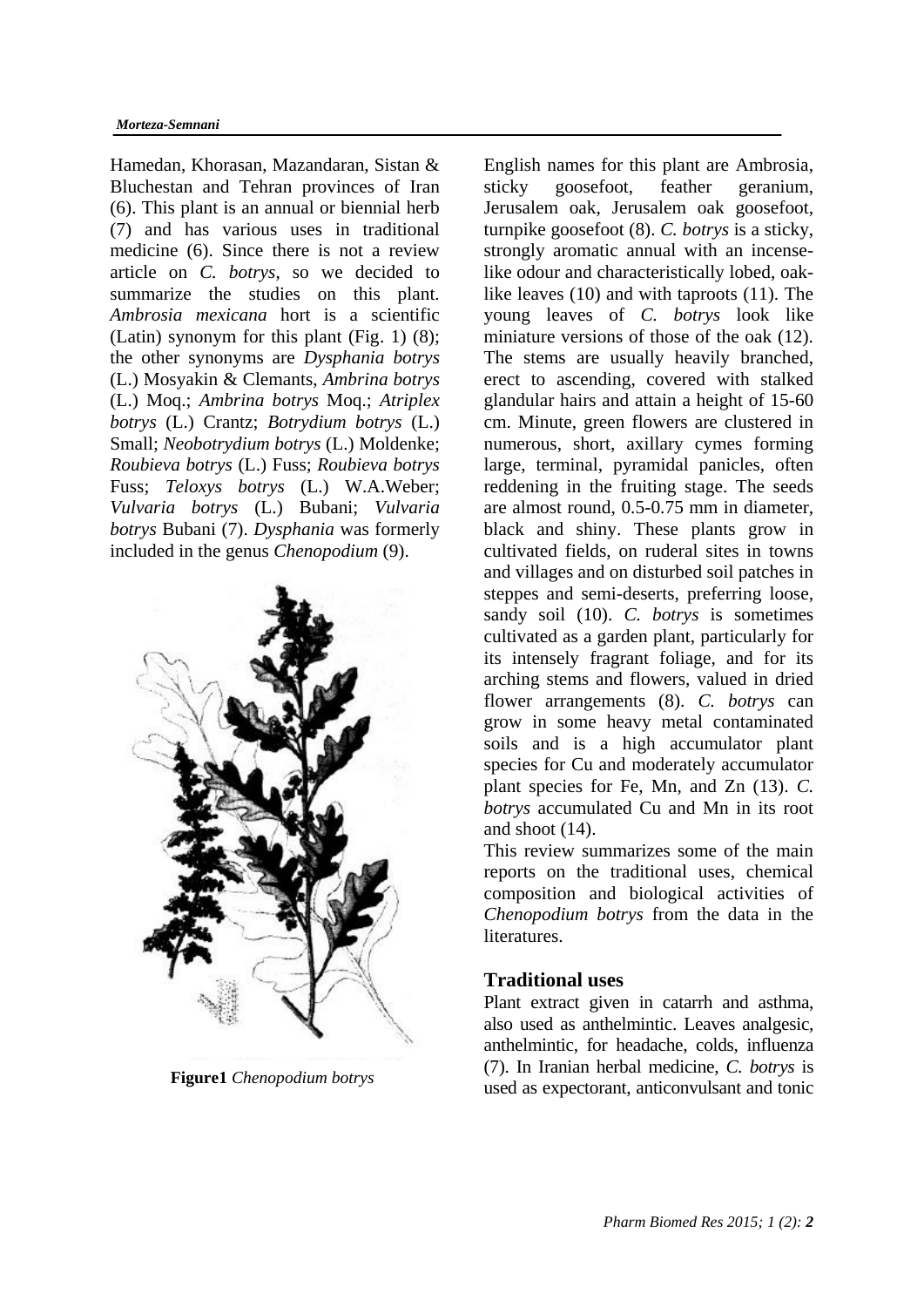and for treatment of asthma (6). In France and Southern Europe, *C. botrys* (feather Geranium) is used in catarrh and humoral asthma and said to be a good substitute for *C. ambrosioides* (4). In Serbian traditional medicine, dried aerial parts are used for preparing infusions or liquid extracts as remedies with diuretic, antispasmodic, carminative and antidiarrhoic properties; sometimes as a spice (15). In Skardu valley of Pakistan, whole plant infusion is used orally for treatment of stomachache, liver complaints and headache; it is also known as laxative and diuretic (16). Young leaves and branches of *C. botrys* are used for healing of wounds in Kohistan valley, Khyber Pukhtunkhwa, Pakistan (17). In India, *C. botrys* is known as stimulant, diuretic, carminative, antispasmodic, emmenagogue, pectoral; it is also used in asthma, catarrh; diseases of the stomach and liver (18). In Lahul, a province of the Punjab of India, *C. botrys* is used as a popular flavoring for a soup of meat, cheese and barley (10, 19). In Ladakh, India, *C. botrys* is considered to be anthelmintic, diuretic and laxative (10). In Jaunsar-Bawar hills, Uttar Pradesh of India, leaf juice dropped into the nostrils of cattle to expel leeches (20). In Lahaul-Spiti region of Indian western Himalaya, vegetable prepared from tender shoots and leaves of *C. botrys* is found effective to cure severe headache (21). Seeds are considered toxic (18). An ethnomedicinal survey reports that in the Kashmir Himalays a decoction of the seeds is ingested in cases of tapeworm infestation, especially in children (10). This plant is a vermifuge, for example, the prescription from Alabama: for worms, one teaspoonful of the seed or the stalk tea mixed with syrup, three times a day. There is, too, a remedy, using the inner bark of this plant, boiled and mixed with molasses to make a candy. It also seems to have been used in some way for tuberculosis (12). Dioscorides said that *botrys* (old World *Chenopodium*) was

mainly used to place in clothing because its odor repelled clothes moth (22). In Germany still in the 19th cent. frequently cultivated against moths and as a medicinal plant (23). In Spain, *C. botrys*, known as *té de Valladolid* (Valladolid tea), has been used to treat coughs and probably for digestive disorders; it is also antihelminthic (24). Fernald *et al*. recommend that *C. botrys* not be consumed as a potherb (8). This plant contains pharmacologically active principles. It is suggested that its consumption be avoided, or at least highly limited (8). Traditional uses of *C. botrys* in different countries are summarized in Table 1.

# **Chemical composition**

The herb contains flavonoids, alkaloids and several terpenoids. *C. botrys* of different origins yielded 0.08-2% essential oil. According to several studies, the essential oil varied in amount and composition (10, 18, 25-28). Bicyclic sesquiterpenoids were found in *C. botrys* (1). The characteristic odour of the plant is due to monoterpenes and sesquiterpenes (10). The headspace of *C. botrys* was analyzed; monoterpenes (camphor, *δ*-3-carene, fenchone, linalool, menthone, nerol, *β*-pinene, pulegone, terpineol-4 and thujone) and sesquiterpenes (*β*-elemene, elemol and *β*-eudesmol) were found to be responsible for the aromatic, herbaceous, earthy, dull, heavy and pinelike odor of slimy anserine (29). Early studies on the essential oil refer to ascaridole as a compound (10, 30). Ascaridole is a bicyclic monoterpene that has an unusual bridging peroxide functional group (3). Indian oil is reported to be devoid of ascaridole, the anthelmintic principle (18). Studies on benzene and hexane extracts of Spanish plant samples led to the isolation of numerous elemane, eudesmane and guaiane type sesquiterpenes; chenopodic acid, a terpenoid, was also identified as a constituent of the essential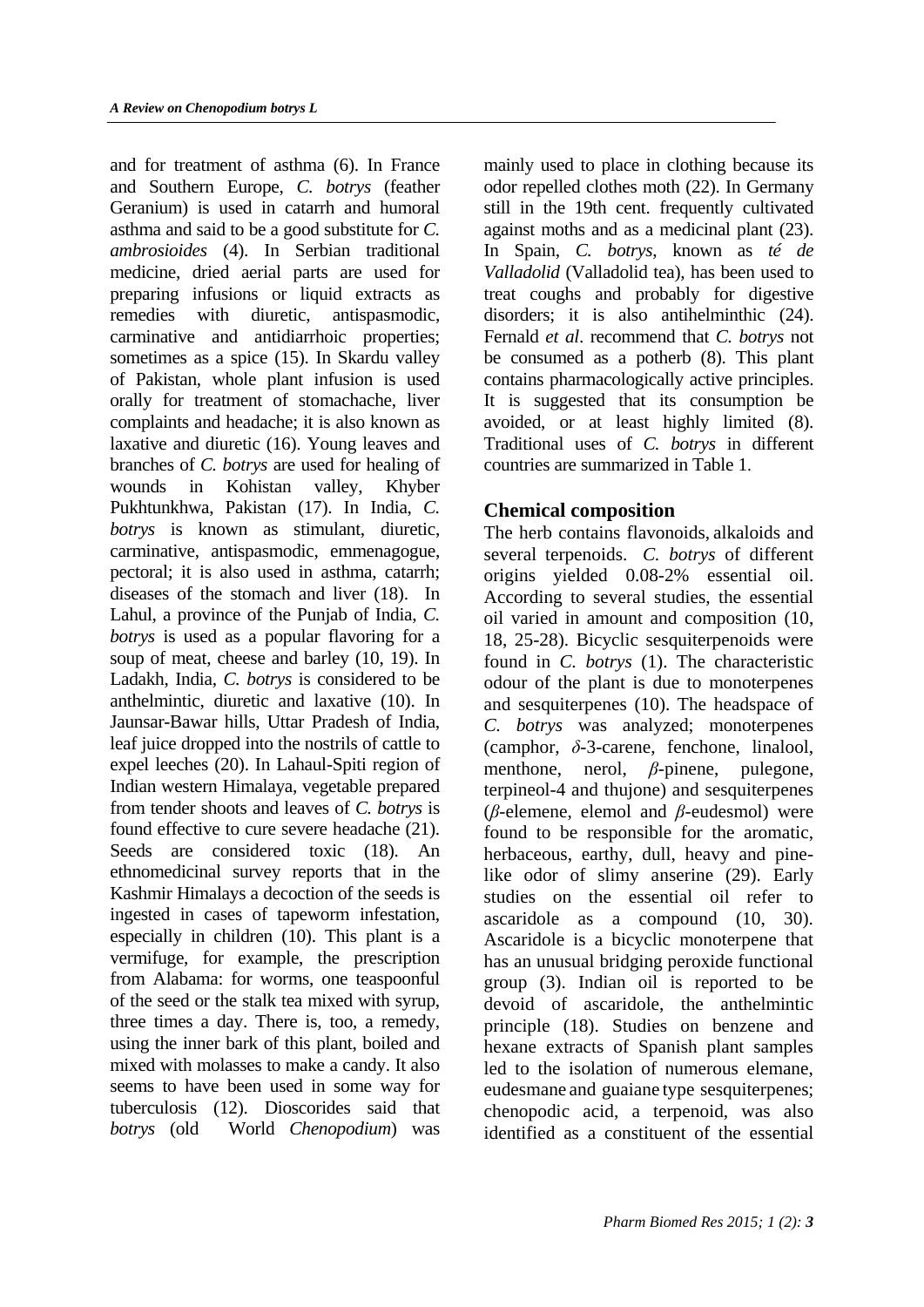| Origin                                              | Parts used/Formulation                              | <b>Applications</b>                                                                                                                 | Ref.      |
|-----------------------------------------------------|-----------------------------------------------------|-------------------------------------------------------------------------------------------------------------------------------------|-----------|
| Iran                                                | flowering aerial Parts<br>_*                        | expectorant<br>anticonvulsant, tonic and in asthma                                                                                  | 6         |
| France and Southern Europe                          | $\overline{a}$                                      | catarrh and humoral asthma                                                                                                          | 4         |
| Serbia                                              | dried aerial parts, infusions or liquid extracts    | as remedies with diuretic, antispasmodic,<br>carminative and antidiarrhoic properties,<br>sometimes as a spice                      | 15        |
| Pakistan, Skardu valley                             | whole plant, oral infusion                          | treatment of stomachache, liver complaints and<br>headache, as laxative and diuretic                                                | 16        |
| Pakistan, Kohistan valley,<br>Khyber Pukhtunkhwa    | young leaves and branches                           | healing of wounds                                                                                                                   | 17        |
| India                                               |                                                     | stimulant, diuretic, carminative, antispasmodic,<br>emmenagogue, pectoral, in asthma, catarrh,<br>diseases of the stomach and liver | 18        |
| India, Lahul                                        |                                                     | a popular flavoring for a soup of meat, cheese<br>and barley                                                                        | 10,1<br>9 |
| India, Ladakh                                       |                                                     | anthelmintic, diuretic and laxative                                                                                                 | 10        |
| India, Jaunsar-Bawar hills,<br><b>Uttar Pradesh</b> | leaf juice, drop into the nostrils of cattle        | to expel leeches                                                                                                                    | 20        |
| India, Lahaul-Spiti region                          | vegetable prepared from tender shoots and<br>leaves | to cure severe headache                                                                                                             | 21        |
| India, Kashmir Himalays                             | decoction of the seeds                              | tapeworm infestation                                                                                                                | 10        |
| USA, Alabama                                        | seed or the stalk tea mixed with syrup              | vermifuge<br>in some way for tuberculosis                                                                                           | 12        |
| Germany                                             |                                                     | against moths and as a medicinal plant                                                                                              | 23        |
| Spain                                               |                                                     | antihelminthic, to treat coughs and probably for<br>digestive disorders                                                             | 24        |

 **Table 1** Traditional uses of *Chenopodium botrys* in different countries

\*-: It has not been explained.

oil (10, 31, 32). *C. botrys* growing in Saudi Arabia was rich in essential oil (2% v/w); the sesquiterpenes  $\alpha$ - and  $\beta$ -eudesmol were found to be the major compounds (26). Both sesquiterpenes, *α*- and *β*-eudesmol, also occur in the essential oil of Egyptian origin (10). The major components of *C. botrys* oil from North America include *α*and *β*-chenopodiol (36%), eudesma-3,11 dien-6*α*-ol (9.4%), botrydiol (9.0%), elemol (6.5%), elemol acetate (5.5%), *γ*-eudesmol (5.4%), and *α*- and *β*-eudesmol (3.7%); guaia-3,9-dien-11-ol, a new sesquiterpene alcohol, accounted for 7.4% of the oil (33). The main components of *C. botrys* oil from two different localities of Iran (east of Tehran, Khojir Park and Khalkhal, province of Ardebil) were juniper camphor (16.5% and 25.7%), elemol (14.3% and 13.4%) and

*α*-cadinol (8.2% and 11.6%), respectively (27). Essential oil from aerial parts of *C. botrys* collected from Khoy county, West Azerbaijan province of Iran was obtained by two methods, hydro-distillation and solvent extraction using *n*-hexane. In the first oil, the major constituents were *α*eudesmol (15.2%), *epi*-*α*-muurolol (11.1%) and cubenol (10.2%); in the second oil,  $\alpha$ chenopodiol acetate (35.0%) and eudesma-3,11-dien-6-*α*-ol (18.9%) were identified as the main compounds (34). The main components of the essential oil of *C. botrys* collected from the suburb of Sari (Mazandaran province, North of Iran) were *γ*-terpineol (52.8%), *p*-cymene (19.0%) and *iso*-ascaridole (7.0%) (28). The oil of *C. botrys* from Greece comprised mainly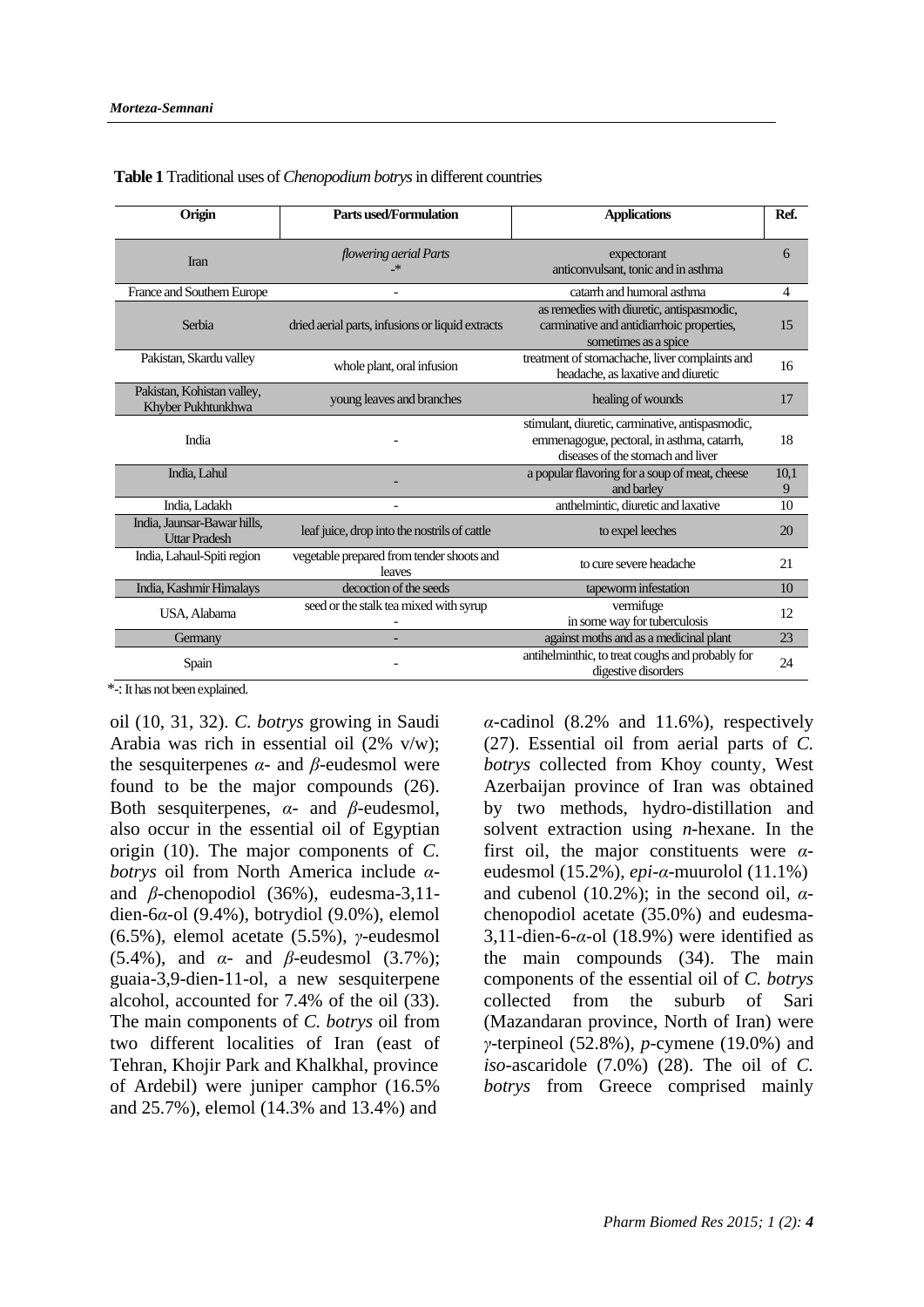sesquiterpenes with elemol acetate (16.3%), elemol (14.1%), botrydiol (11.1%), *α*-chenopodiol (9.5%), *β*eudesmol (7.0%) and selina-3.11-dien-6*α*ol (6.1%) being the major components (35). Ascaridole (7.5% and 40%) was reported in essential oils of *C. botrys* collected from Spain and Slovakia, respectively (3). *α*-Terpinene (21.4%), *p*cymene (15.2%), *E*-caryophyllene (6.5%) and limonene (6.1%) were identified as major compounds in the essential oil of *C. botrys* from the East Mediterranean; in addition, *β*-myrcene was also found in *C. botrys* oil (3). 2,3-dehydro-4-oxo-*β*-Ionone (22.4%), (+)-7-*epi*-amiteol (11.5%) were found as the major components of the oil of *C. botrys* collected from suburb of Kashan, Iran (36). 2-(4*α*.8-dimethyl-1.2.3.4.4*α*.5.6.7-octahydro-naphthalen-2 yl)-prop-2-en-l-ol was identified as the main compound in the essential oil of sticky goosefoot, *C. botrys*, growing in Turkey (37). Reported major compounds

of *C. botrys* oil from different origins are

outlined in Table 2.

Studies on the flavonoid content of the plant led to the isolation of flavonols; chrysoeriol, quercetin, quercetin-3-O-*β*-Dglucopyranoside and quercetin-3-O-*β*-(Dglucopyranosyl-6-*β*-D-glucopyranoside); flavones: hispidulin, salvigenin, 5 methylsalvigenin, 7-methyleupatulin, sinensetin and jaceosidin (10, 38-41). The plant contains alkaloids e.g. betaine has been isolated (42, 43). Betaine is found in all parts of the plant (18). Some species of chenopods had previously been investigated for the presence of phytoecdysteroids; these compounds are plant steroidal analogues of invertebrate steroid hormones (ecdysteroids). Phytoecdysteroids were not found in seeds of *C. botrys* (44).

## **Biological activities**

*Antimicrobial, Giardicidal and Nematicidal activities* The essential oil (0.43%w/w) isolated from aerial parts of *C. botrys* collected from locus typicus near the town of Vlasotince (Southern Serbia) exhibited significant

**Table 2.** Major essential oil components ( $>$ %5) of *Chenopodium botrys* from different origins

| <b>Compounds</b>                                                                                                                                                                                             | Origin                                         | Ref.  |
|--------------------------------------------------------------------------------------------------------------------------------------------------------------------------------------------------------------|------------------------------------------------|-------|
| ascaridole                                                                                                                                                                                                   | Kazakstan                                      | 10,30 |
| $\alpha$ - and $\beta$ -eudesmol                                                                                                                                                                             | Saudi Arabia                                   | 26    |
| $\alpha$ - and $\beta$ -eudesmol                                                                                                                                                                             | Egypt                                          | 10    |
| $\alpha$ - and $\beta$ -chenopodiol, eudesma-3,11-dien-6 $\alpha$ -ol, botrydiol, elemol,<br>elemol acetate, y-eudesmol, guaia-3,9-dien-11-ol                                                                | North America                                  | 33    |
| juniper camphor, elemol, $\alpha$ -cadinol                                                                                                                                                                   | Iran, east of Tehran, Khojir Park              | 27    |
| juniper camphor, elemol, $\alpha$ -cadinol                                                                                                                                                                   | Iran, Ardebil province, Khalkhal               | 27    |
| $\alpha$ -eudesmol, epi- $\alpha$ -muurolol, cubenol (by hydro-distillation method)<br>$\alpha$ -chenopodiol acetate, eudesma-3, 11-dien-6- $\alpha$ -ol (by solvent<br>extraction method using $n$ -hexane) | Iran, West Azerbaijan province, Khoy<br>county | 34    |
| $\gamma$ -terpineol, <i>p</i> -cymene, <i>iso</i> -ascaridole                                                                                                                                                | Iran, Mazandaran province, suburb of Sari      | 28    |
| elemol acetat, elemol, botrydiol, $\alpha$ -chenopodiol,<br>$\beta$ -eudesmol, selina-3.11-dien-6 $\alpha$ -ol                                                                                               | Greece                                         | 35    |
| ascaridole                                                                                                                                                                                                   | Spain                                          | 3     |
| ascaridole                                                                                                                                                                                                   | Slovakia                                       | 3     |
| $\alpha$ -terpinene, p-cymene, E-caryophyllene, limonene                                                                                                                                                     | East Mediterranean area                        | 3     |
| 2,3-dehydro-4-oxo- $\beta$ -Ionone, (+)-7- <i>epi</i> -amiteol                                                                                                                                               | Iran, suburb of Kashan                         | 36    |
| $2-(4\alpha.8$ -dimethyl-1.2.3.4.4 $\alpha$ .5.6.7-octahydro-naphthalen-2-yl)-prop-<br>$2$ -en-l-ol                                                                                                          | Turkey                                         | 37    |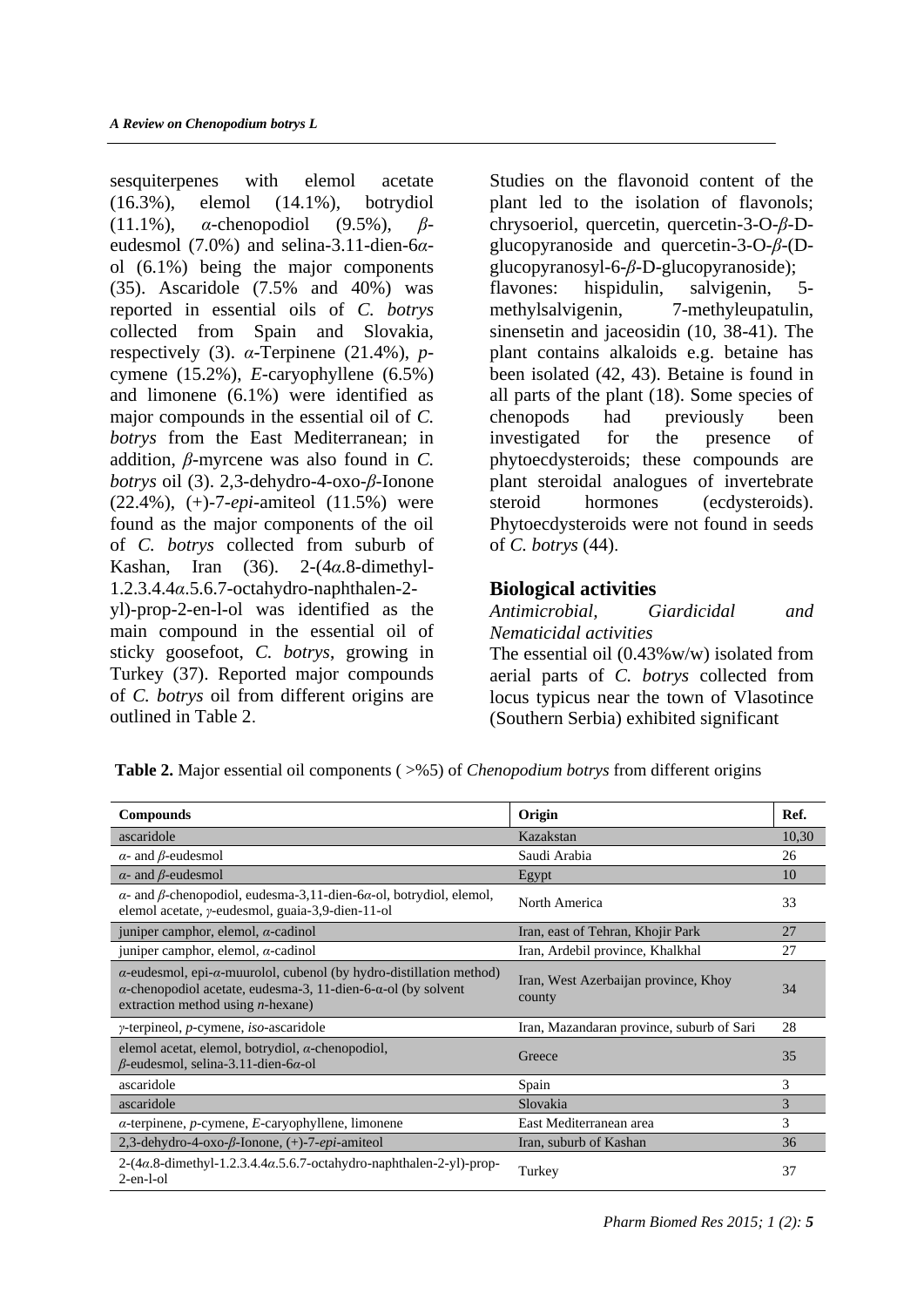bactericidal and fungicidal activity against selected strains of microorganisms, *viz. Staphylococcus aureus*, *Bacillus subtilis*, *Escherichia coli*, *Pseudomonas aeruginosa*, *Aspergillus niger*, *Candida albicans*, *Sarcina lutea*, *Klebsiella pneumoniae*, *Salmonella enteridis* and *Shigella flexneri* (15). The oil of *C. botrys* growing in Saudi Arabia showed the antimicrobial activity (26). The results of antimicrobial activity of the essential oil from aerial parts of *C. botrys* growing in Greece were also reported (35). *C. botrys* oil exhibited significant antibacterial activity against *Salmonella aureus* and *Bacillus cereus*; the residual water solution showed a good activity against *Salmonella heidelberg* and *Bacillus cereus* (1, 45). The essential oil of *C. botrys* collected from suburb of Kashan (Iran) showed strong antimicrobial activity against *Staphylococcus saprophyticus* followed by *Klebsiella pneumoniae*, *Bacillus cereus*, *Staphylococcus epidermidis*, *Streptococcus mutans*, *Listeria monocytogenes* and *Salmonella typhimurium*; the oil had slight effect on *Candida albicans* and showed inhibitory effect on *Aspergillus* species and *Bacillus subtilis* (36). The essential oil obtained from *C. botrys* showed a strong activity against the tested dermatophytes, e.g., *Trichophyton mentagrophytes*, *Epidermophyton floccosum* and *Microsporum canis*; the oil possessed bactericidal but not bacteriostatic effects (1). The aqueous extracts of *C. botrys* collected from Guba region of Azerbaijan showed the high fungistatic activity (46). Both alcoholic and aqueous extracts of *C. botrys* collected from suburb of Birjand (Iran) have *in-vitro* giardicidal effect on *Giardia lamblia* cysts. The highest giardicidal effect of alcoholic and aqueous

extracts of *C. botrys* at 37°C, in 20 mg/ml and 5 hour after experiment were 100%

and 66.1% respectively. Giardicidal effect of both extracts of *C. botrys* significantly increased by rising the concentration, time and temperature  $(P < 0.0001)$ . The ethanol extracts of this plant have more giardicidal effect (47). Ayazpour et al. reported that the leaf extract of *C. botrys* was effective on citrus nematode control in Fars province, Iran (48).

*Anti-inflammatory and allergenic activities* The aerial parts of *C. botrys* have antiinflammatory activity (49, 50). Amjad studied pollen extracts allergenicity of *C. album* and *C. botrys* collected from area of Tehran, Karaj city and around Kandovan (Iran). Pollens were extracted using phosphate-buffered saline, pH 7.4. Male guinea pigs were sensitized and treated with *C. album* and *C. botrys* pollen extracts and skin prick tests were performed on guinea pigs and quantified on the basis of wheal diameter. During the skin prick test, the allergenic sensitivity was observed for *C. album* pollen grains, with an average wheal diameter of about 4 cm and for *C. botrys* pollen grains, with an average wheal diameter of about 2.5 cm. The presence of blood eosinophilia, an increase in neutrophilia number with the presence of the other factors which have been reported as allergic indicators proved the allergenicity of *C. album* and *C. botrys* pollen grains. Moreover, the observations suggest that *C. album* pollen grains are more allergenic than *C. botrys* pollens (51).

## *Effects on cardiovascular and respiratory system*

Alkaloids extracted of *C. botrys* by Et<sub>2</sub>O- $H<sub>2</sub>SO<sub>4</sub>$ , when applied in doses of 0.005-0.01 g/kg caused temporal excitation of respiration and increase of the arterial pressure by 10-40 mm Hg. Tartrates from the petroleum ether extract had an analogous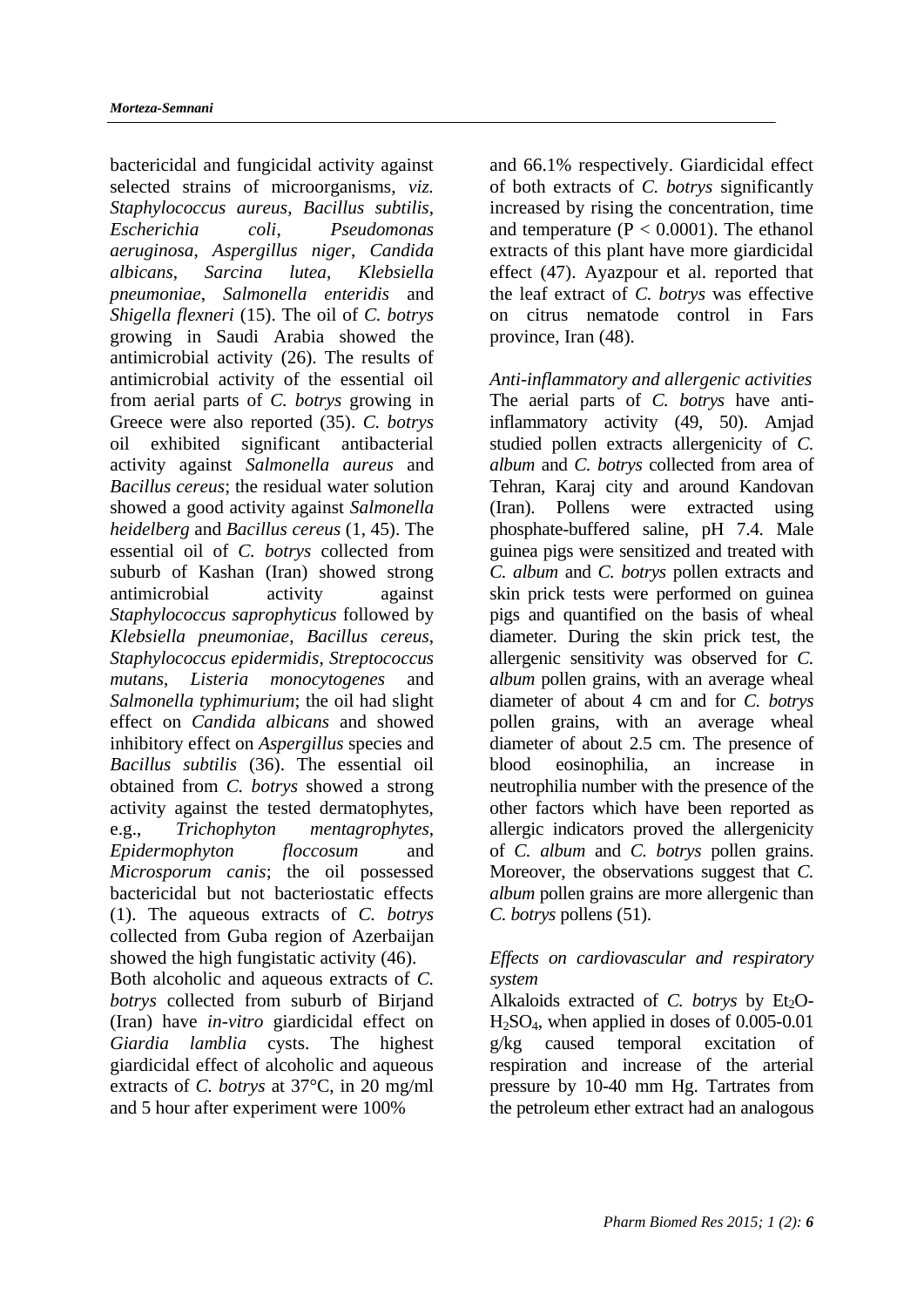effect in doses of 0.002-0.03 g/kg. On the other hand tartrates from the CHCl<sub>3</sub> extract caused a marked decrease in the arterial pressure and respiration, when applied in doses of 0.001-0.009 g/kg. Doses of 0.01- 0.015 g/kg led to a complete loss of the pressure and caused a block in respiration (1).

### *Mitochondrial-mediated toxicity*

Approximately 50% of the drugs with FDA Black Box Warnings for hepatoxicity and cardiovacular toxicity are known to interfere with mitochondrial function. Nagle et al. evaluated extracts from more than 350 species of plants and other organisms used in traditional Chinese, Indian, African, and Western herbal medicine for their ability to disrupt mitochondrial function. Several species, including *C. botrys*, possess compounds that have been demonstrated to interfere with mitochondrial function (52).

### **Conclusion**

This article briefly reviews the traditional uses, chemical composition and biological activities of *Chenopodium botrys* that is a rich source of organic compounds and varying structural patterns. Pharmacological reports support medicinal potential of *C. botrys* for developing new drugs. Different isomers of ascaridole were identified in *C. botrys* oil from different origins (10, 28, 30). In some reports, these compounds were major constituents of the essential oil (3, 10, 28, 30). Ascaridole apparently undergoes partial

# **References**

- 1. Kokanova-Nedialkova Z, Nedialkov PT, Nikolov SD. The genus *Chenopodium*: Phytochemistry, Ethnopharmacology and Pharmacology. Phcog Rev 2009;3:280-306.
- 2. Singh KP, Dwevedi AK, Dhakre G, Evaluation of antibacterial activities of *Chenopodium album*. IJABPT 2011;2:398-401.
- 3. Dembitsky V, Shkrob I, Hanus LO. Ascaridole and related peroxides from the genus *Chenopodium*. Biomed Pap Med Fac Univ Palacky Olomouc Czech Repub 2008;152:209-15.

thermal isomerization to isoascaridole (53). Ascaridole has anthelmintic properties (18). Ascaridole has been documented with sedative and pain-relieving properties as well as antifungal effects. Ascaridole was found to be a potent inhibitor *in vitro* development of *Plasmodium falciparum*, *Trypanosoma cruzi*, and *Leishmania amazonensis* (3, 54). Ascaridole also showed activity against different tumor cell lines *in vitro* (CCRF-CEM, HL60, MDA-MB-231) (3). Ascaridole was cited as having carcinogenic activity by Van Duuren. However, ascaridole, extracted from wormseed oil, exhibited cytotoxic activity towards two human leukemia cell lines (HL60 and CCRF-CEM), one human breast cancer cell line (MDA-MB-231) and their multidrug-resistant counterparts MDR1, MRP1 and BCRP. Ascaridole was cytotoxic to human cell lines for colon cancer and leukemia, and inhibited connective tissue cancer in mice at 10 or 20 mg/kg, with little damage to normal tissue. It is generally regarded as highly toxic, and is more toxic to humans than rodents. It may be anticarcinogenic (53). These data suggest that *C. botrys* may be an interesting novel candidate plant for cancer treatment, but many studies are needed to confirm this possibility.

#### **Conflict of interest statement**

The authors declared no potential conflict of interest with respect to the authorship, and/or publication of this study.

- 4. Yadav N, Vasudeva N, Singh S, Sharma SK. [Medicinal](http://nopr.niscair.res.in/bitstream/123456789/7849/1/NPR%206%282%29%20131-134.pdf)  [properties of genus](http://nopr.niscair.res.in/bitstream/123456789/7849/1/NPR%206%282%29%20131-134.pdf) *Chenopodium* Linn. Nat Prod Radiance 2007;6:131-4.
- 5. Mozaffarian V. A Dictionary of Iranian Plant Names. Farhang Moaser Publishers, Tehran, Iran, 2008, p.121.
- 6. Zargari A. Medicinal Plants. Tehran University Publications, Tehran, Iran, 1993, vol. 4, pp. 218-9.
- 7. Quattrocchi U. CRC World Dictionary of Medicinal and Poisonous Plants, CRC Press. 2012, p. 1504.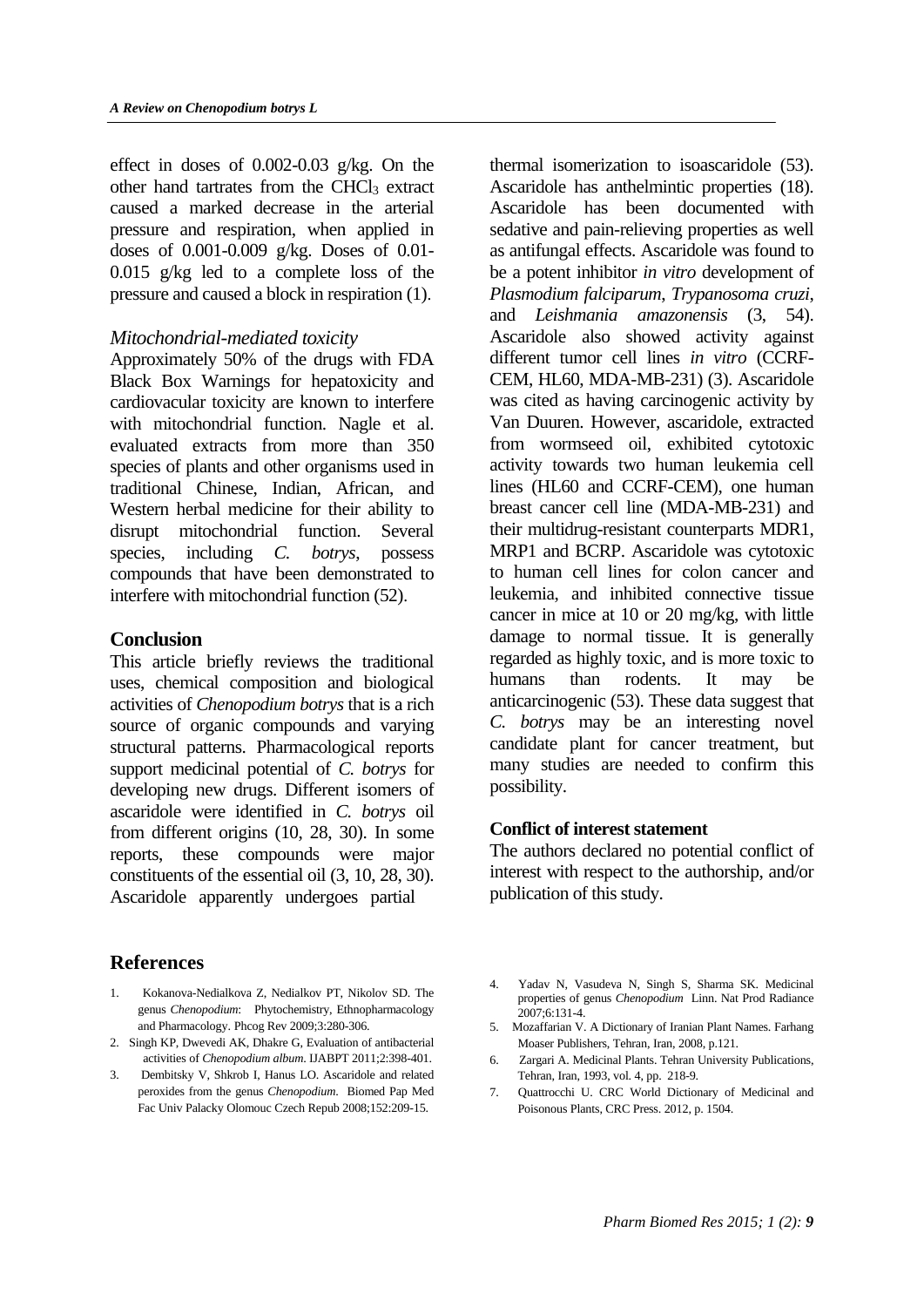- 8. Small E. Culinary Herbs. 2nd ed. Canadian Science Publishing (NRC Research Press). 2006, pp. 298-9.
- 9. Rhoads AF, Block TA. The Plants of Pennsylvania: An Illustrated Manual. 2nd ed. University of Pennsylvania Press. 2007, pp. 475-6.
- 10. [Kletter C, Krichbaum](http://jcmb.halic.edu.tr/pdf/6-1/Tibetan.pdf) M. Tibetan Medicinal Plants. Medpharm Scientific Publishers. 2001, 241-6.
- 11. Mohlenbrock RH. The Illustrated Flora of Illinois: Flowering Plants. Southern Illinois University Press. 2001, p. 53.
- 12. Watts DC. Elsevier's Dictionary of Plant Lore. Elsevier Inc. 2007, p. 214.
- 13. Yousefi N, Chehregani A, Malayeri B, Lorestani B, Cheraghi M. Investigating the effect of heavy metals on developmental stages of anther and pollen in *Chenopodium botrys* L. (Chenopodiaceae). Biol Trace Elem Res 2011;140:368-76.
- 14. Nouri J, Khorasani N, Lorestani B, Karami M, Hassani AH, Yousefi N. Accumulation of heavy metals in soil and uptake by plant species with phytoremediation potential. Environ Earth Sci 2009;59:315-23.
- 15. Maksimović ZA, Dordević S, Mraović M. Antimicrobial activity of *Chenopodium botrys* Essential Oil. Fitoterapia 2005; 76:112-4.
- 16. Bano A, Ahmad M, Ben Hadda T, Saboor A, Sultana S, Zafar M, Khan MP, Arshad M, Ashraf MA. Quantitative ethnomedicinal study of plants used in the Skardu valley at high altitude of Karakoram-Himalayan range. Pakistan J Ethnobiol Ethnomed 2014;10:43.
- 17. Hazrat A, Nisar M, Shah J, Ahmad S. Ethnobotanical study of some elite plants belonging to Dir, Kohistan valley, Khyber Pukhtunkhwa, Pakistan. Pak J Bot 2011;43:787-95.
- 18. Khare CP. Indian Medicinal Plants: An illustrated dictionary. Springer. 2007, p. 142.
- 19. Koelz WN. Notes on the Ethnobotany of Lahul, a province of the Punjab. Quart J. Crude Drug Res 1979;17:1-56.
- 20. Jain SP, Puri HS. Ethnomedicinal plants of Jaunsar-Bawar hills, Uttar Pradesh, India. J Ethnopharmacol 1984;12:213- 22.
- 21. Singh KN. Traditional knowledge on ethnobotanical uses of plant biodiversity: a detailed study from the Indian Western Himalaya. Biodiv Res Conserv 2012;28:63-77.
- 22. Artschwager M. Healing with Plants in the American and Mexican West. 1st ed. University of Arizona Press. 1996, p. 133.
- 23. Hanelt P. Mansfeld's Encyclopedia of Agricultural and Horticultural Crops. 1st ed. Springer-Verlag Publishers. Berlin. 2001, p. 248.
- 24. Pardo de Santayana M, Blanco E, Morales R. Plants known as té in Spain: an ethno-pharmaco-botanical review. J Ethnopharmacol 2005;98:1–19.
- 25. Gallego F, Swiatopolk-Mirski A, Vallejo E. Contribution to the study of *Chenopodium botrys* L. in relation to its essential oil. Farmacognosia 1965;25:69-87.
- 26. El- Sayed AM, Al-Yahya MA., [Hassan](http://www.researchgate.net/researcher/2001172314_Mahmoud_M_A_Hassan) MMA. Chemical composition and antibacterial activity of the essential oil of *Chenopodium botrys* growing in Saudi Arabia. Int. J. Crude Drug Res 1989;27:185-8.
- 27. Feizbakhsh A, Sedaghat S, Tehrani MS, Rustaiyan A, Masoudi S. Chemical composition of the essential oils of *Chenopodium botrys* L. from two different locations in Iran. J Essent Oil Res 2003;15:193-4.
- 28. Morteza-Semnani K, Babanezhad E. Essential oil composition of *Chenopodium botrys* L. from Iran, Jeobp 2007;10:314-7.
- 29. Buchbauer G, Jirovetz L, Wasicky M, Walter J, Nikiforov A."Headspace volatiles of *Chenopodium botrys* (Chenopodiaceae). J Essent Oil Res 1995;7:305-8.
- 30. [Rustembekova](http://link.springer.com/search?facet-author=%22G.+B.+Rustembekova%22) GB, Goryaev MI, Krotova GI, Dembitski AD. Substances added to the composition of essential oils, 60 oxygen containing compounds of *Chenopodium botrys* essential oil. Izv Akad Nauk kaz SSR Ser Khim 1975;25:32- 4.
- 31. De Pascual TJ, Sanchez IB, Sanchez MG. Chenopodiaceae components I. sesquiterpenoids from *Chenopodium botrys* L. An Quim 1978;74:91-6.
- 32. De Pascual TJ, Bellido IS, González MS. Chenopodiaceae components: polyoxigenated sesquiterpenes from *C. botrys*. Tetrahedron 1980;36:371-6.
- 33. Bedrossian AG, Beauchamp PS, Bernichi B, Dev V, Kitaw KZ, Rechtshaffen H, et al. Analysis of north American *Chenopodium botrys* essential oil isolation and structure of two new sesquiterpene alcohols. J Essent Oil Res 2001;13:393-400.
- 34. Chalabian F, Monfared A, Larijani K, Saldoosi S. Comparison of the essential oils of *Chenopodium botrys* L., *Ferulago subvelutina Rech.F*, *Rosa gallica L*. and Antimicrobial activity of the oils against some microbes. Iranian J Med Aromatic Plant 2006;22:146-54.
- 35. Tzakou O, Pizzimenti A, Pizzimenti FC, Sdrafkakis V, Galati EM. Composition and antimicrobial activity of *Chenopodium botrys* L. essential oil from Greece. J Essent Oil Res 2007;19:292-4.
- 36. Mahboubi M, Ghazian Bidgoli F, Farzin N. Chemical composition and antimicrobial activity of *Chenopodium botrys* L. essential oil. J Essent Oil-Bearing Plant 2011; [14:](http://www.tandfonline.com/loi/teop20?open=14#vol_14)  498-503.
- 37. [Karabörklü S,](http://www.ncbi.nlm.nih.gov/pubmed?term=Karab%C3%B6rkl%C3%BC%20S%5BAuthor%5D&cauthor=true&cauthor_uid=21882685) [Ayvaz A,](http://www.ncbi.nlm.nih.gov/pubmed?term=Ayvaz%20A%5BAuthor%5D&cauthor=true&cauthor_uid=21882685) [Yilmaz S,](http://www.ncbi.nlm.nih.gov/pubmed?term=Yilmaz%20S%5BAuthor%5D&cauthor=true&cauthor_uid=21882685) [Akbulut M.](http://www.ncbi.nlm.nih.gov/pubmed?term=Akbulut%20M%5BAuthor%5D&cauthor=true&cauthor_uid=21882685) Chemical composition and fumigant toxicity of some essential oils against *Ephestia kuehniella*. [J Econ Entomol](http://www.ncbi.nlm.nih.gov/pubmed/21882685) 2011;104: 1212-9.
- 38. Rustembekova GB, Goryaev MI, Nezhinskaya GA. Flavonoids of *Chenopodium botrys*. Chem Nat Compd 1974; 10:406.
- 39. De Pascual TJ, [González](http://www.ncbi.nlm.nih.gov/pubmed?term=Gonz%C3%A1lez%20MS%5BAuthor%5D&cauthor=true&cauthor_uid=17401861) MS, Vicente S, Bellido IS. Flavonoids from *Chenopodium botrys*. Planta Med 1981;41: 389-91.
- 40. Bahrman N, Jay M, Gorenflot R. Contribution to the chemosystematic knowledge of some species of the genus Chenopodium L. Lett Bot 1985; 2: 107-13.
- 41. Gawlik-Dziki U, S´wieca M, Sułkowski M, Dziki D, Baraniak B, [Czyż](http://www.ncbi.nlm.nih.gov/pubmed?term=Czy%C5%BC%20J%5BAuthor%5D&cauthor=true&cauthor_uid=23537598) J. Antioxidant and anticancer activities of *Chenopodium quinoa* leaves extracts - *in vitro* study. Food Chem Toxicol 2013;57:154-60.
- 42. Khvalibova SB. Pharmacology of Jerusalem oak (*Chenopodium botrys*) Alkaloids. Tr Alma-At Zootekh-Vet Inst. 1968;15:21-3.
- 43. [Rustembekova](http://link.springer.com/search?facet-author=%22G.+B.+Rustembekova%22) GB, [Goryaev](http://link.springer.com/search?facet-author=%22M.+I.+Goryaev%22) MI, [Gladyshev](http://link.springer.com/search?facet-author=%22P.+P.+Gladyshev%22) PP. Isolation of betaine from *Chenopodium botrys*. [Chem Nat Compd](http://link.springer.com/journal/10600) 1973;9:543.
- 44. Dinan L, Whiting P, Scott AJ. Taxonomic Distribution of phytoecdysteroids in seeds of members of the Chenopodiaceae. Biochem Syst Ecol 1998;26:553-76.